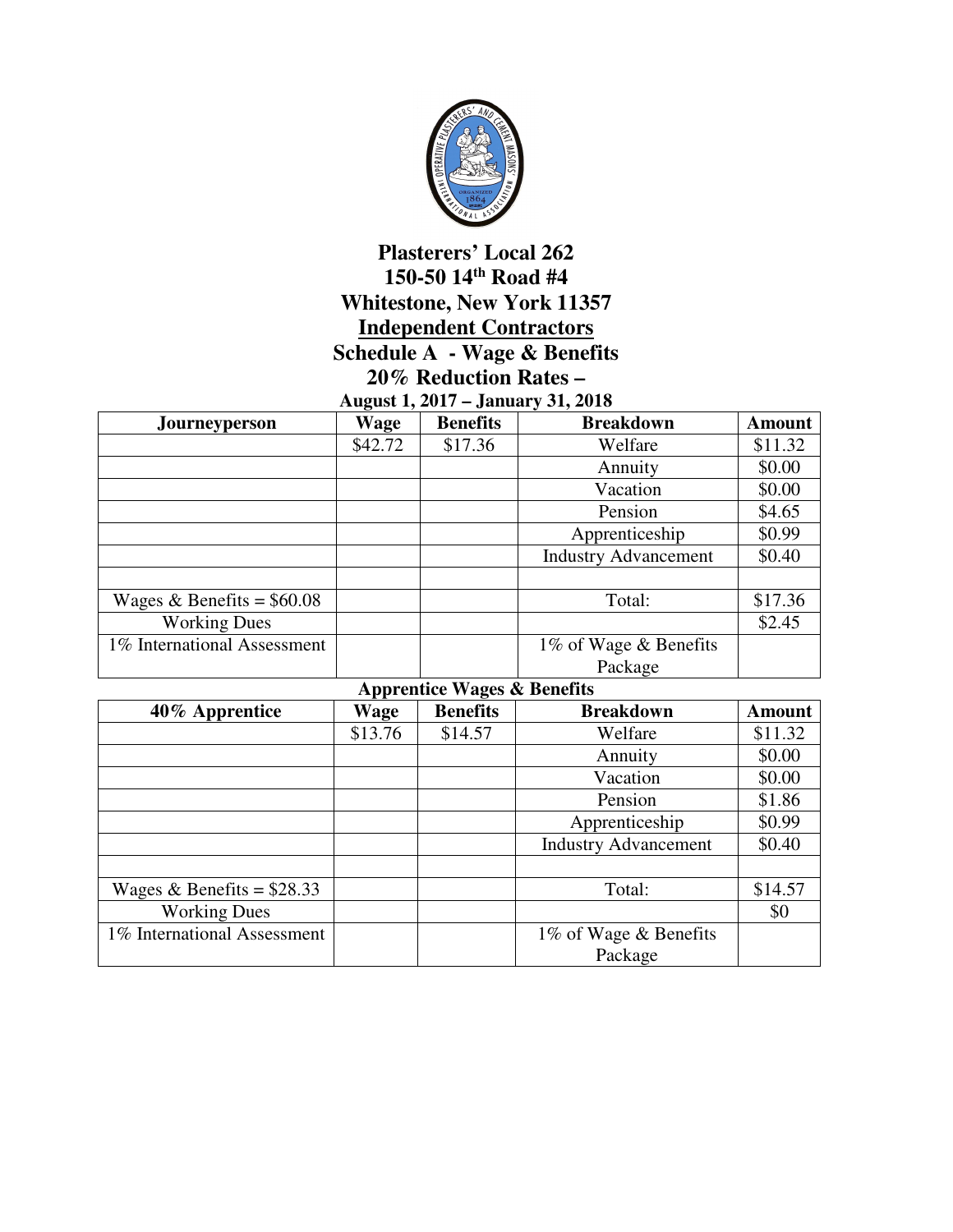| 45% Apprentice              | Wage    | <b>Benefits</b> | <b>Breakdown</b>            | <b>Amount</b> |
|-----------------------------|---------|-----------------|-----------------------------|---------------|
|                             | \$15.74 | \$14.80         | Welfare                     | \$11.32       |
|                             |         |                 | Annuity                     | \$0.00        |
|                             |         |                 | Vacation                    | \$0.00        |
|                             |         |                 | Pension                     | \$2.09        |
|                             |         |                 | Apprenticeship              | \$0.99        |
|                             |         |                 | <b>Industry Advancement</b> | \$0.40        |
|                             |         |                 |                             |               |
| Wages & Benefits = $$30.54$ |         |                 | Total:                      | \$14.80       |
| <b>Working Dues</b>         |         |                 |                             | \$0.91        |
| 1% International Assessment |         |                 | 1% of Wage & Benefit        |               |
|                             |         |                 | Package                     |               |

| 55% Apprentice              | Wage    | <b>Benefits</b> | <b>Breakdown</b>            | <b>Amount</b> |
|-----------------------------|---------|-----------------|-----------------------------|---------------|
|                             | \$20.50 | \$15.27         | Welfare                     | \$11.32       |
|                             |         |                 | Annuity                     | \$0.00        |
|                             |         |                 | Vacation                    | \$0.00        |
|                             |         |                 | Pension                     | \$2.56        |
|                             |         |                 | Apprenticeship              | \$0.99        |
|                             |         |                 | <b>Industry Advancement</b> | \$0.40        |
|                             |         |                 |                             |               |
| Wages & Benefits = $$35.77$ |         |                 | Total:                      | \$15.27       |
| <b>Working Dues</b>         |         |                 |                             | \$1.18        |
| 1% International Assessment |         |                 | 1% of Wage & Benefit        |               |
|                             |         |                 | Package                     |               |

| 60% Apprentice              | Wage    | <b>Benefits</b> | <b>Breakdown</b>            | <b>Amount</b> |
|-----------------------------|---------|-----------------|-----------------------------|---------------|
|                             | \$22.99 | \$15.50         | Welfare                     | \$11.32       |
|                             |         |                 | Annuity                     | \$0.00        |
|                             |         |                 | Vacation                    | \$0.00        |
|                             |         |                 | Pension                     | \$2.79        |
|                             |         |                 | Apprenticeship              | \$0.99        |
|                             |         |                 | <b>Industry Advancement</b> | \$0.40        |
|                             |         |                 |                             |               |
| Wages & Benefits = $$38.49$ |         |                 | Total:                      | \$15.50       |
| <b>Working Dues</b>         |         |                 |                             | \$1.32        |
| 1% International Assessment |         |                 | 1% of Wage & Benefits       |               |
|                             |         |                 | Package                     |               |